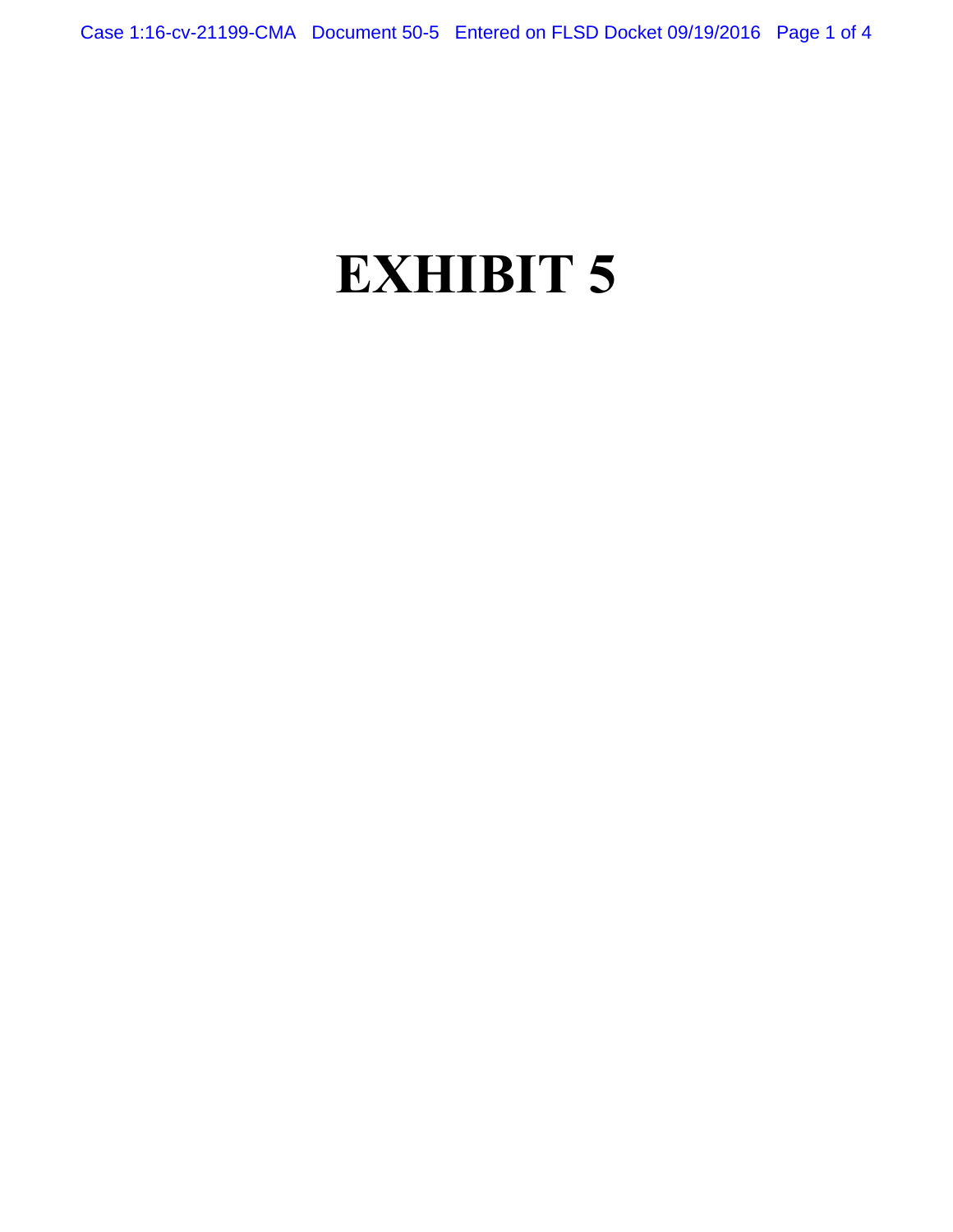## **INITIAL QUERIES FOR M. ENG. FABIO PENON AS TO MEASUREMENTS OF 1 MW PLANT (at 7861 NW 46th Street, Doral, Florida; February 16-17, 2016)**

#### M. Eng. Fabio Penon:

 I wanted to raise with you, and I was hoping you would address, several issues that surfaced during the time we were in Doral at the location of the 1 MW Plant. This is not an exhaustive list of the issues I identified or that we discussed, but they do represent some of the more glaring concerns that were identified.

#### *1. The flow meter used.*

 The turbine flow meter used for your measurements was manufactured by Apator PoWoGaz. The model number is MWN130-80-NC.

 The Apator PoWoGaz's device label clearly states that the unit has a minimum operational flow rate of 1.6 m<sup>3</sup>/hour. That is a minimum of 38.4 m<sup>3</sup>/day. Using 977.8 kg/m<sup>3</sup> as the density of water at 70º C, the minimum operational mass flow rate measurable with this sensor is 37,548 kg/day. With few exceptions, your daily valuation reports reflect a flow rate clearly below this level. How can the measurements of the flow meter be valid when they are consistently below the minimum operating value?

 The flow meter requires that the entire pipe volume be full of liquid to function properly, as described in the Apator PoWoGaz Operating Instructions [section 6.6 in document I-EN-2- 003/2013, Operating Instructions, Flange water meters DN40 - 500]. The visible iron stain waterline marks on the static vanes indicate that the pipe was not continuously full of liquid, as required by the manufacturer's specifications, but rather had a substantial portion free of liquid. *See Exhibit A*. How can the measurements of the flow meter be valid when the pipe volume was far less than full?

#### *2. The consistency of the reported flow rate statistics.*

 At different points in time during the assumed 350 operational days of the "test" you were measuring, a number of the reactors were turned off (apparently for repair). At even more points in time, different units within the reactors were either turned off or simply disabled. Yet there does not appear to be any impact on the mass flow rate in the system. How is that a credible outcome?

 In fact, from June 30, 2015 through July 27, 2015, the effective flowed water in the unit was, according to your daily valuation report for that period, *36,000 Kg/d on each and every day*, without deviation. *See Exhibit B*. How is that plausible? It should be virtually impossible to have that level of consistency even over just a one-week period, let alone a one-month period.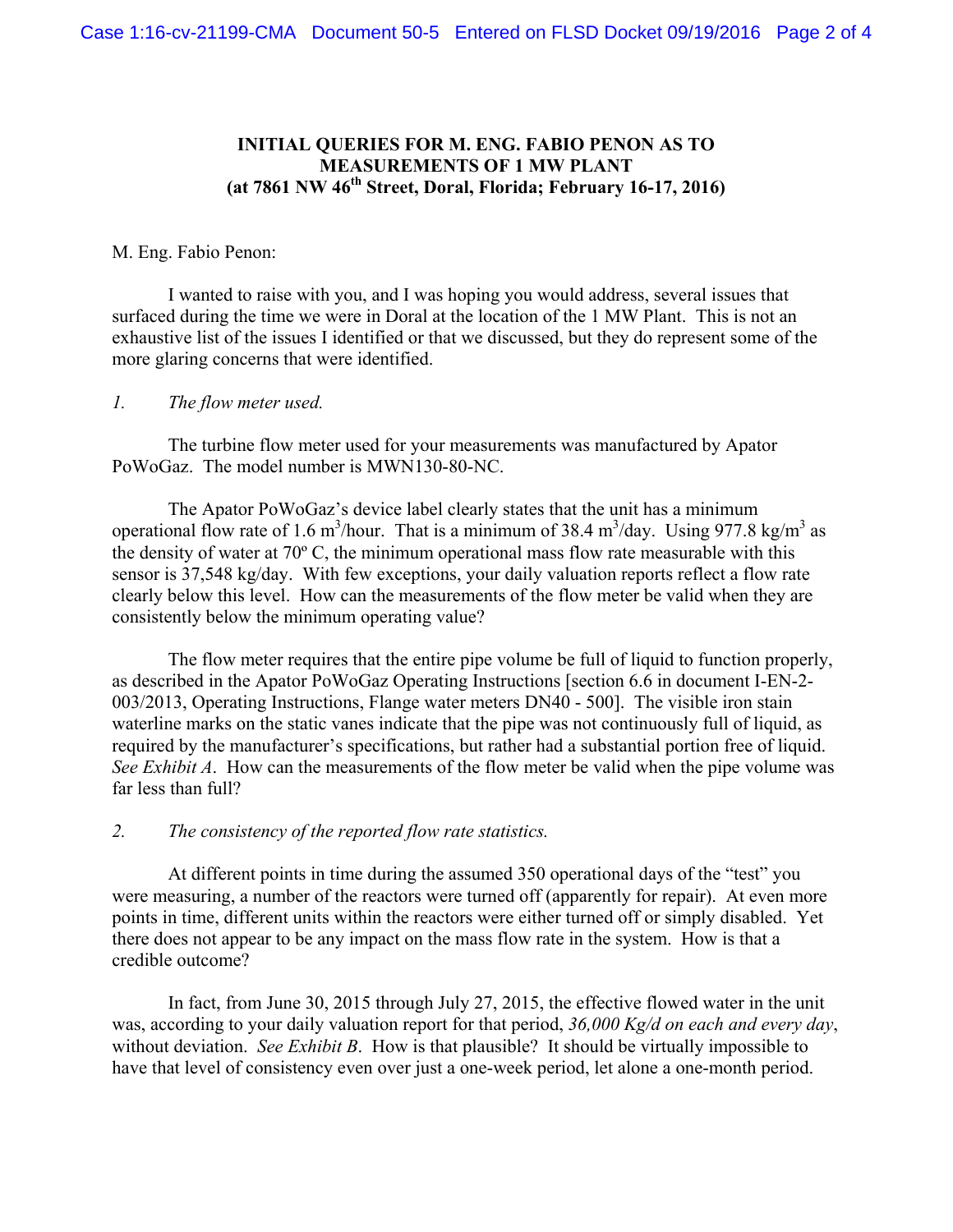## *3. The number of reactor units in operation varied substantially over time.*

 As discussed on February 16, 2016 while at the location, 21 of the 64 units in the 4 large reactors had clearly been disabled, leaving only 43 of those 64 units that may have been operational. Also, all 51 of the smaller units were disabled. *See Exhibit C* (examples).

 Similarly, at the time you completed the "MW1-USA electrical measurement" chart on October 13, 2015, out of operation were all 51 of the smaller units, one of the large reactors (containing 16 units), and 17 of the 48 units in the remaining 3 large reactors. That means only 31 units were operational. In contrast, according to your February 2015 report, 111 units were operational at the beginning of the "test."

 Your reports do not account for these substantial variations. There is no explanation as to how the energy output at times increased or stayed constant during periods when a substantial number of the units were inoperable and/or the average power supply into the system was decreased. There is also no explanation as to how other variables, such as the flow rate, were not impacted in an expected manner by changes in the number of operating units.

#### *4. System alterations on the night of February 16 or the morning of February 17.*

 As reflected in the images shown in the last two exhibits, the system was altered after you and we left the location on February 16. The water level in the reservoir tank is clearly different as between (a) late in the afternoon of February 16, after you had instructed that the system be shut down, and (b) on the morning of February 17, when you continued to conduct your measurements and you collected your measurement equipment. *See Exhibit D*. Also, the pump water lines in the reactor compartment contained biofoul in the lines on the afternoon of February 16, but those lines were flushed sometime thereafter and were clean as of the morning of February 17. *See Exhibit E*. How can you opine as to your measurements of the system when the environment was altered during your measurement period?

## *5. The flow of steam through the pipe to J.M. Products.*

 You stated that the pressure of the steam that was available to J.M. Products (JMP) was nominally atmospheric pressure (0 kilo Pascals gauge (kPaG) or 14.7 psia). The steam passed through a stretch of insulated pipe that was at least 6 meters long before entering the JMP space. (Presumably there was additional steam pipe on the JMP side.) According to the data you have reported, the conserved mass flow rate of the system from February to November 2015 was on average 33,558 kg/day (1398 kg/h) and the temperature of the water and steam were on average 68.7º C and 102.8º C, respectively. The steam pressure was reported (for the entire period) to be 0 kPaG and the piping is DN40.

 For steam to flow, a pressure differential is required to overcome the losses in the pipe. Given the foregoing, this would require that the pressure on the JMP side of the building was significantly below atmospheric (vacuum) and that the steam would flow at extraordinary velocity. But this was obviously not the situation present at the location.